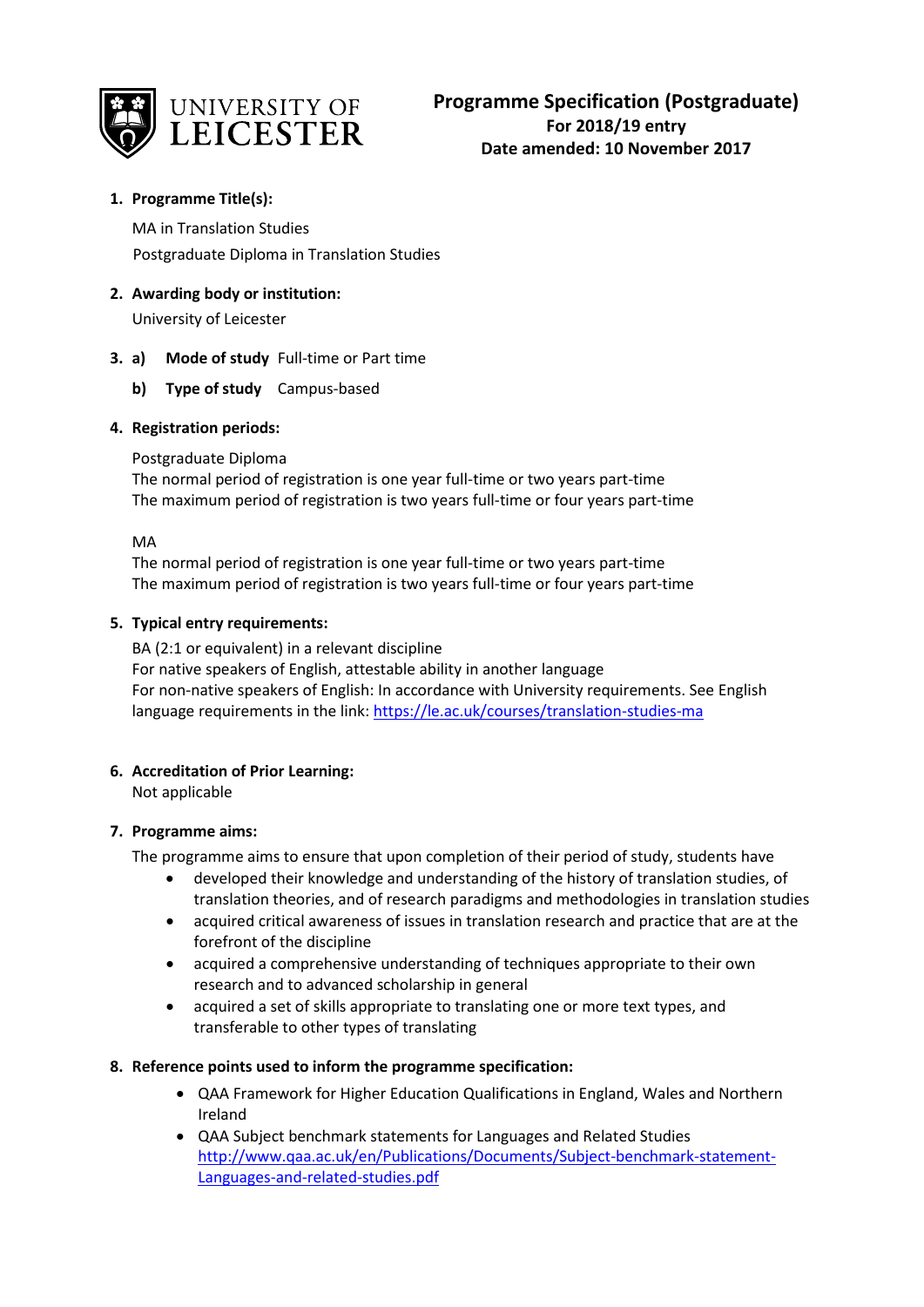- QAA Subject benchmark statements for Linguistics [http://www.qaa.ac.uk/en/Publications/Documents/Subject-benchmark-statement-](http://www.qaa.ac.uk/en/Publications/Documents/Subject-benchmark-statement-Linguistics.pdf)[Linguistics.pdf](http://www.qaa.ac.uk/en/Publications/Documents/Subject-benchmark-statement-Linguistics.pdf)
- The University of Leicester Learning Strategy <http://www2.le.ac.uk/offices/sas2/quality/learnteach>
- University of Leicester Employability Strategy
- University of Leicester Periodic Developmental Review Reports (March 2014)
- Graduate Survey
- External Examiners' reports
- **9. Programme Outcomes** (**bold** outcomes apply to the MA alone and not to the Postgraduate Diploma):

| <b>Intended Learning</b><br><b>Outcomes</b>                                                                                                                                                                                                                                                                                                               | <b>Teaching and Learning</b><br><b>Methods</b>                                                                                                                | <b>How Demonstrated?</b>                                                                                                                                                                                                                                                       |
|-----------------------------------------------------------------------------------------------------------------------------------------------------------------------------------------------------------------------------------------------------------------------------------------------------------------------------------------------------------|---------------------------------------------------------------------------------------------------------------------------------------------------------------|--------------------------------------------------------------------------------------------------------------------------------------------------------------------------------------------------------------------------------------------------------------------------------|
|                                                                                                                                                                                                                                                                                                                                                           | (a) Subject and Professional skills                                                                                                                           |                                                                                                                                                                                                                                                                                |
|                                                                                                                                                                                                                                                                                                                                                           | Knowledge                                                                                                                                                     |                                                                                                                                                                                                                                                                                |
| On completion of the<br>programme the successful<br>student will have a<br>systematic understanding<br>and critical knowledge of:<br>1. the history of translation<br>studies<br>2. translation theories<br>3. research paradigms and<br>methodologies in translation<br>studies                                                                          | Students acquire knowledge<br>through<br>Lectures and seminars<br><b>Guided reading</b><br>$\bullet$<br>Independent reading<br>$\bullet$<br>and private study | Students' knowledge is<br>assessed by essays<br>demonstrating their ability to<br>write critically about the areas<br>outlined. They will additionally<br>demonstrate their knowledge<br>in advanced discussions (not<br>formally assessed).                                   |
|                                                                                                                                                                                                                                                                                                                                                           | <b>Concepts</b>                                                                                                                                               |                                                                                                                                                                                                                                                                                |
| On completion of the<br>programme the successful<br>student will be able to<br>discuss and use in<br>arguments concepts at the<br>forefront of the academic<br>discipline of translation<br>studies and pertinent<br>concepts in related<br>disciplines.                                                                                                  | Students assimilate concepts<br>through<br>lectures and seminars<br>guided reading<br>٠<br>independent reading<br>$\bullet$<br>and private study              | Students' conceptual abilities<br>are assessed by essays<br>demonstrating that they can<br>write critically about the<br>concepts and use them in<br>argument. They will<br>additionally demonstrate their<br>abilities in advanced<br>discussions (not formally<br>assessed). |
|                                                                                                                                                                                                                                                                                                                                                           | <b>Techniques</b>                                                                                                                                             |                                                                                                                                                                                                                                                                                |
| On completion of the<br>programme the successful<br>student will be able to use<br>aids to translation (e.g.<br>subtitling software;<br>translation memories; online<br>and paper dictionaries) and<br>translation techniques of<br>various kinds (e.g.<br>negotiating with subject<br>experts; use of corpora, text<br>and term banks; text<br>analysis) | Students learn to use translation<br>aids and to employ translation<br>techniques through<br>practical classes<br>independent practice                        | Students' technical abilities will<br>be evidenced through the<br>production of translations<br>(including some for<br>assessment) with the help of<br>relevant technical aids and<br>techniques.                                                                              |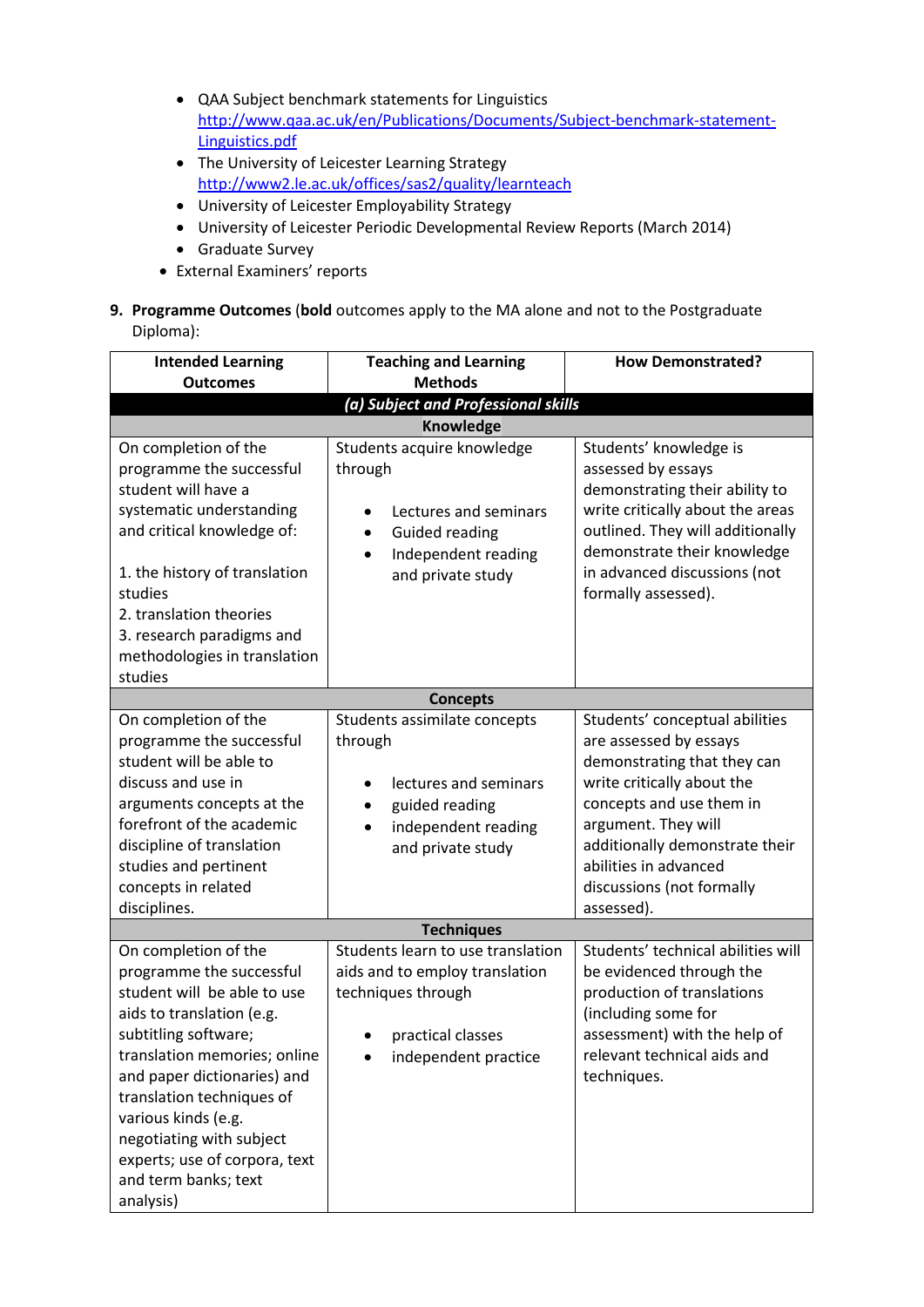| <b>Intended Learning</b><br><b>Outcomes</b>                                                                                                                                                                                                                                                                                                                                                                                   | <b>Teaching and Learning</b><br><b>Methods</b>                                                                                                                                                                     | <b>How Demonstrated?</b>                                                                                                                                                                                                                  |  |
|-------------------------------------------------------------------------------------------------------------------------------------------------------------------------------------------------------------------------------------------------------------------------------------------------------------------------------------------------------------------------------------------------------------------------------|--------------------------------------------------------------------------------------------------------------------------------------------------------------------------------------------------------------------|-------------------------------------------------------------------------------------------------------------------------------------------------------------------------------------------------------------------------------------------|--|
|                                                                                                                                                                                                                                                                                                                                                                                                                               |                                                                                                                                                                                                                    |                                                                                                                                                                                                                                           |  |
| On completion of the                                                                                                                                                                                                                                                                                                                                                                                                          | <b>Critical analysis</b><br>Students' critical analytical                                                                                                                                                          | Students' critical analytical                                                                                                                                                                                                             |  |
| programme the successful<br>students will be able to:<br>1. evaluate critically current<br>research and advanced<br>scholarship in the discipline<br>of translation studies and,<br>where appropriate, propose<br>new hypotheses<br>2. evaluate methodologies<br>and develop critiques of<br>them and, where<br>appropriate, propose new<br>methodologies<br>3. demonstrate originality<br>in the application of<br>knowledge | abilities will be enhanced<br>through<br>lectures and seminars<br>guided reading<br>independent reading<br>and private study                                                                                       | skills will be assessed by essays<br>and through the dissertation                                                                                                                                                                         |  |
|                                                                                                                                                                                                                                                                                                                                                                                                                               | Presentation                                                                                                                                                                                                       |                                                                                                                                                                                                                                           |  |
| On completion of the<br>programme the successful<br>student will be able to:<br>1. communicate their<br>knowledge, understanding<br>and conclusions clearly,<br>appropriate formats and<br>modes<br>2. produce translation that<br>are error free, in<br>appropriate formats and<br>modes                                                                                                                                     | Students will develop<br>professional-level presentation<br>skills through<br>supervised preparations<br>for essays and<br>translations<br>self-editing<br>٠<br>constructive criticism of<br>existing translations | Students' presentation skills<br>will be demonstrated through<br>their written work and through<br>presentations.                                                                                                                         |  |
|                                                                                                                                                                                                                                                                                                                                                                                                                               | <b>Appraisal of evidence</b>                                                                                                                                                                                       |                                                                                                                                                                                                                                           |  |
| On completion of the<br>programme the successful<br>student will be able to<br>appraise evidence on the<br>basis of the relationship<br>between methodology, data<br>and conclusions as<br>presented in advanced<br>scholarship in the discipline<br>of translation studies                                                                                                                                                   | Students will fine tune their<br>evidence appraisal abilities<br>through<br>research skills lectures<br>in-depth analysis of<br>٠<br>research reports                                                              | Students' abilities to appraise<br>evidence will be demonstrated<br>through their own work,<br>including comments therein on<br>the nature and appropriateness<br>of evidence presented and<br>drawn on in published research<br>reports. |  |
| (b) Transferable skills                                                                                                                                                                                                                                                                                                                                                                                                       |                                                                                                                                                                                                                    |                                                                                                                                                                                                                                           |  |
| On completion of the<br>programme the successful<br>student will be able to<br>employ established<br>techniques of research and<br>inquiry either in the work                                                                                                                                                                                                                                                                 | <b>Research skills</b><br>Students acquire research skills<br>through<br>preparation for essay<br>and dissertation writing<br>assessment feedback                                                                  | Students' research skills will be<br>demonstrated in essays,<br>translations, presentations, the<br>dissertation proposal and the<br>dissertation.                                                                                        |  |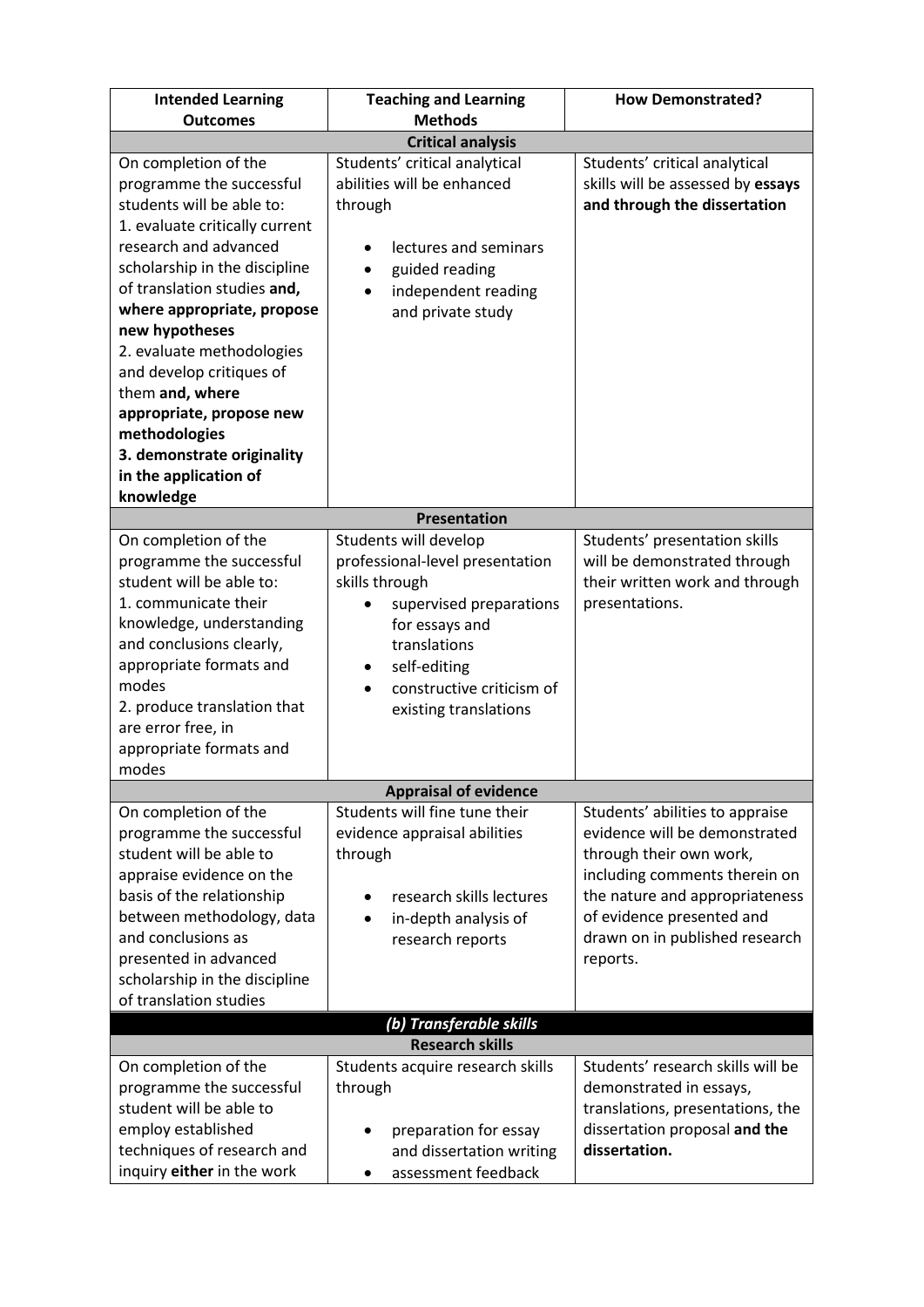| <b>Intended Learning</b>                                   | <b>Teaching and Learning</b>          | <b>How Demonstrated?</b>                         |  |
|------------------------------------------------------------|---------------------------------------|--------------------------------------------------|--|
| <b>Outcomes</b>                                            | <b>Methods</b>                        |                                                  |  |
| place or in the pursuance of<br>further study to PhD level |                                       |                                                  |  |
|                                                            | <b>Communication skills</b>           |                                                  |  |
| On completion of the                                       | Students acquire communication        | Students' communication skills                   |  |
| programme the successful                                   | skills through                        | will be demonstrated in class                    |  |
| student will be able to                                    | class discussions                     | discussions, in presentations,                   |  |
| communicate clearly and                                    | presentations                         | and in written work, including                   |  |
| appropriately with a range                                 | written work                          | translations.                                    |  |
| of people and to a range of                                | translations<br>$\bullet$             |                                                  |  |
| audiences in writing and in                                | assessment feedback                   |                                                  |  |
| speech                                                     |                                       |                                                  |  |
|                                                            | Data presentation                     |                                                  |  |
| On completion of the                                       | Students acquire data                 | Students' data presentation                      |  |
| programme the successful                                   | presentation skills through           | skills will be demonstrated in                   |  |
| student will be able to                                    | research skills classes               | appropriate written work and                     |  |
| present data accessibly in                                 | essay and dissertation                | in presentations.                                |  |
| various formats (numerical,                                | writing                               |                                                  |  |
| graphs, tables)                                            | assessment feedback                   |                                                  |  |
|                                                            | <b>Information technology</b>         |                                                  |  |
| On completion of the                                       | Students acquire Information          | Students' Information                            |  |
| programme the successful                                   | Technology skills through             | Technology skills will be                        |  |
| student will be able to use                                | preparing written work                | demonstrated in appropriate                      |  |
| word processing                                            | preparing presentations               | written work, presentations<br>and translations. |  |
| programmes to compose<br>essays and other forms of         | Instruction and practice<br>$\bullet$ |                                                  |  |
| writing, power point or                                    | in the use of translation             |                                                  |  |
| similar to make                                            | technology                            |                                                  |  |
| presentations, and                                         |                                       |                                                  |  |
| translation memories.                                      |                                       |                                                  |  |
| Students will able to                                      |                                       |                                                  |  |
| specialise in the use of                                   |                                       |                                                  |  |
| subtitling software.                                       |                                       |                                                  |  |
|                                                            | <b>Problem solving</b>                |                                                  |  |
| On completion of the                                       | Students acquire problem              | Students' problem solving skills                 |  |
| programme the successful                                   | solving skills through                | will be demonstrated in                          |  |
| student will be able to                                    | Identifying and<br>$\bullet$          | annotations to their                             |  |
| identify and solve complex                                 | discussing translation                | translations and in                              |  |
| problems in consultation                                   | problems in their own                 | presentations.                                   |  |
| with others and through                                    | and others' translating               |                                                  |  |
| independent research for                                   | practice                              |                                                  |  |
| solutions.                                                 | consulting with other<br>٠            |                                                  |  |
|                                                            | experts in the                        |                                                  |  |
|                                                            | preparation of                        |                                                  |  |
|                                                            | translations                          |                                                  |  |
|                                                            | researching a variety of<br>٠         |                                                  |  |
| resources in the                                           |                                       |                                                  |  |
|                                                            | preparation of                        |                                                  |  |
|                                                            | translations                          |                                                  |  |
| <b>Working relationships</b>                               |                                       |                                                  |  |
| On completion of the                                       | Students' ability to work in          | Students' ability to work in                     |  |
| programme successful                                       | groups will be enhanced               | groups will be demonstrated                      |  |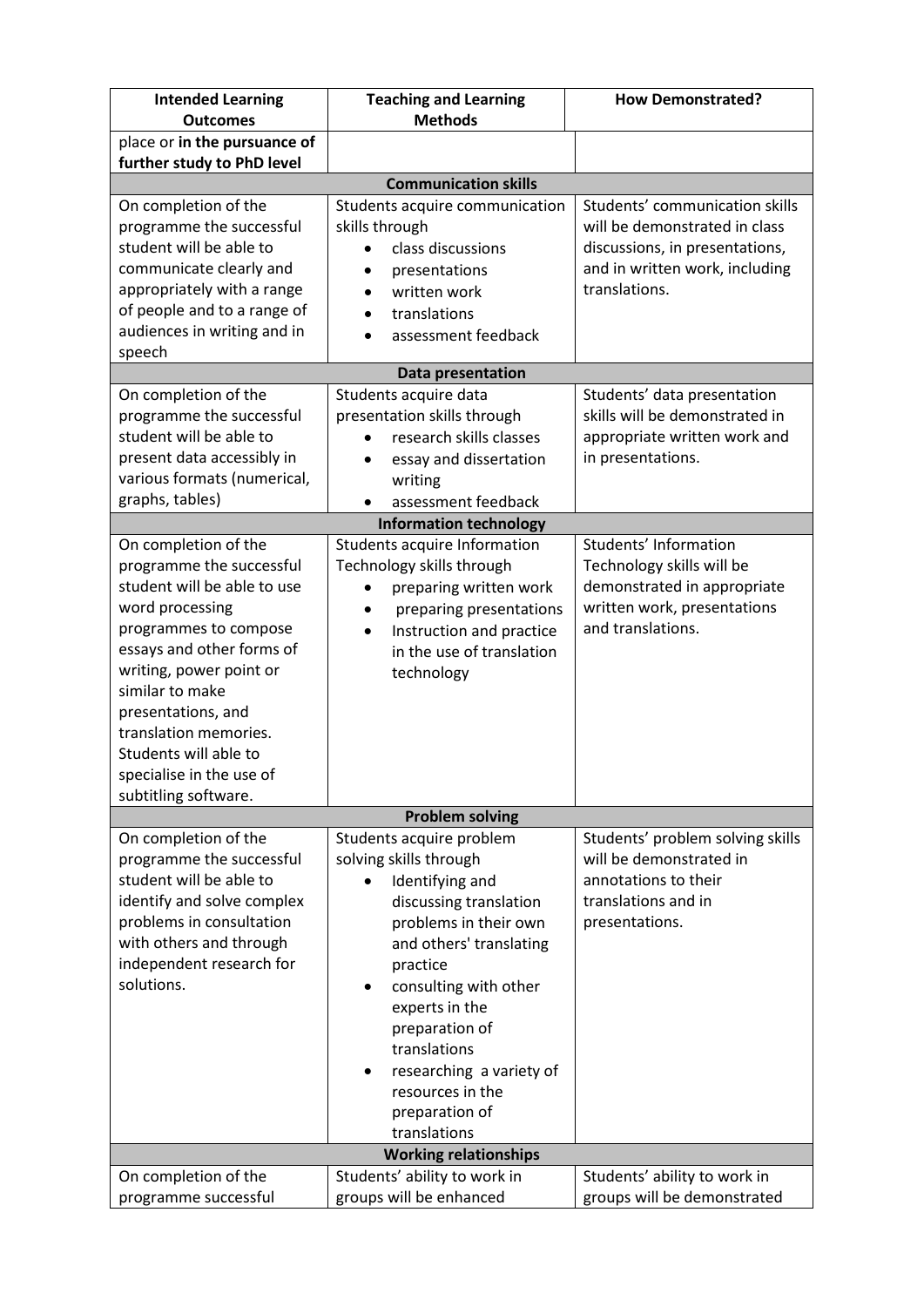| <b>Intended Learning</b>      | <b>Teaching and Learning</b>      | <b>How Demonstrated?</b>             |  |
|-------------------------------|-----------------------------------|--------------------------------------|--|
| <b>Outcomes</b>               | <b>Methods</b>                    |                                      |  |
| students will be able to work | especially through aspects of the | through appropriate written          |  |
| together in groups in the     | research skills module and the    | work and presentations               |  |
| pursuance of a common         | option module                     |                                      |  |
| purpose                       |                                   |                                      |  |
|                               | <b>Managing learning</b>          |                                      |  |
| On completion of the          | Students' ability to manage       | Students' ability to manage          |  |
| programme the successful      | learning will be enhanced         | learning will be demonstrated        |  |
| student will be able to       | through the process of following  | through their successful             |  |
| 1. manage their time in the   | a programme of learning and       | completion of the programme          |  |
| context of competing          | through preparing for classes     |                                      |  |
| demands                       | and assessed work.                |                                      |  |
| 2. continue to advance their  |                                   |                                      |  |
| knowledge and                 |                                   |                                      |  |
| understanding and develop     |                                   |                                      |  |
| new, high level skills        |                                   |                                      |  |
| 3. engage independent         |                                   |                                      |  |
| learning in the pursuit of    |                                   |                                      |  |
| continuing professional       |                                   |                                      |  |
| development                   |                                   |                                      |  |
| <b>Career management</b>      |                                   |                                      |  |
| On completion of the          | Students' career management       | Students' abilities to manage a      |  |
| programme the successful      | skills will be enhanced through   | career will be demonstrated          |  |
| student will be able to       | talks given to the student group  | through simulations and              |  |
| prepare for and develop a     | by members of the university's    | assessments in the module on         |  |
| career in translation and     | career service and by members     | <b>Current Issues in Translation</b> |  |
| related disciplines           | of the translation and related    | Research and Practice.               |  |
|                               | professions, and through career   |                                      |  |
|                               | targeted reading                  |                                      |  |

### **10. Special features:**

Modern Languages, School of Arts, is a corporate member of **the Institute of Translation and Interpreting**. The membership allows the students of this programme to access various benefits of this most recognised professional body, including professional training courses and networking opportunities.

Students also have the opportunity to take part in a series of weekly Research **Seminars** organised by the Centre for Translation and Interpreting Studies (LeCTIS). The Seminar Series offers an opportunity for staff and students to get together to listen to translation practitioners and researchers from other schools of UoL, other universities, organisations and agencies talking about their work. The annual lecture held in May delivered by an eminent figure in the field further allows students to be in close touch with the forefront of Translation Studies and translation profession.

The programme has also developed links with agencies and organisations such as Leicester City Council's Community Language Services, which offer translating opportunities to students on the programme.

#### **11. Indications of programme quality:**

- External examiners' reports;
- Modern Languages Periodic Developmental Review report 2014;
- Student destination data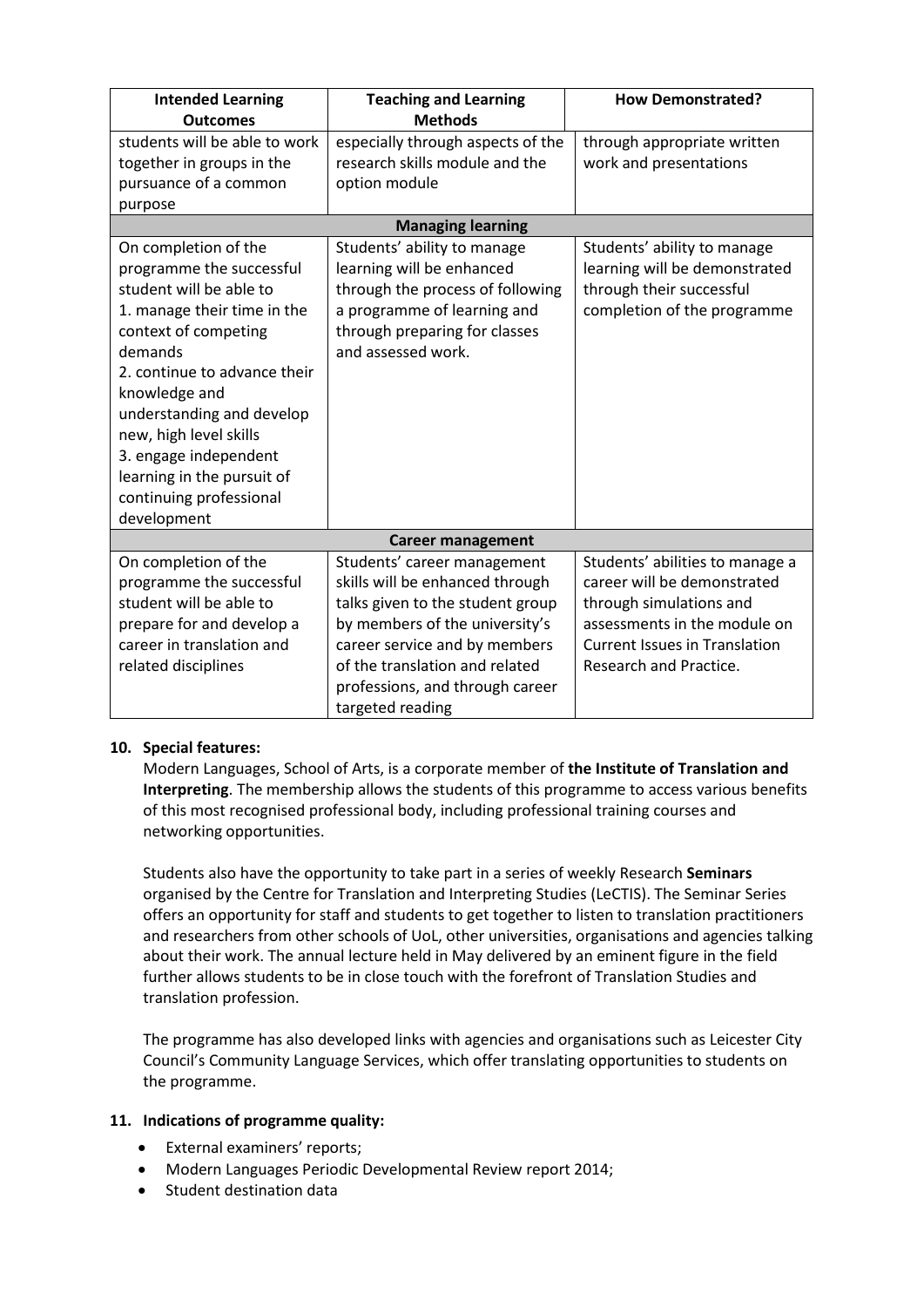- The 2017 NSS of Modern Languages was 98% (overall satisfaction).
- Modern Languages at Leicester has remained in the top 20 in the Guardian University League Table. 95% of the School's research has been recognised internationally.

#### **12. Scheme of Assessment**

This programme follows the University's regulations governing taught postgraduate programmes:

<http://www2.le.ac.uk/offices/sas2/regulations/general-regulations-for-taught-programmes>

#### **13. Progression points**

This programme follows the progression requirements and classification of awards as set out in the University's regulations governing taught postgraduate programmes: <http://www2.le.ac.uk/offices/sas2/regulations/general-regulations-for-taught-programmes>

Students who fail to meet the requirements for a Masters may be awarded a Postgraduate Diploma as per the requirements set out in the above regulations.

### **14. Rules relating to re-sits or re-submissions:**

As defined in Senate Regulation 6: Regulations governing taught postgraduate programmes of study [\(www.le.ac.uk/senate-regulation6](http://www.le.ac.uk/senate-regulation6))

### **15. External Examiners**

The details of the Modern Languages External Examiner(s) for this programme and the most recent External Examiners' reports can be found [here.](https://exampapers.le.ac.uk/xmlui/handle/123456789/224)

**16. Additional information** [e.g. timetable for admissions] Not applicable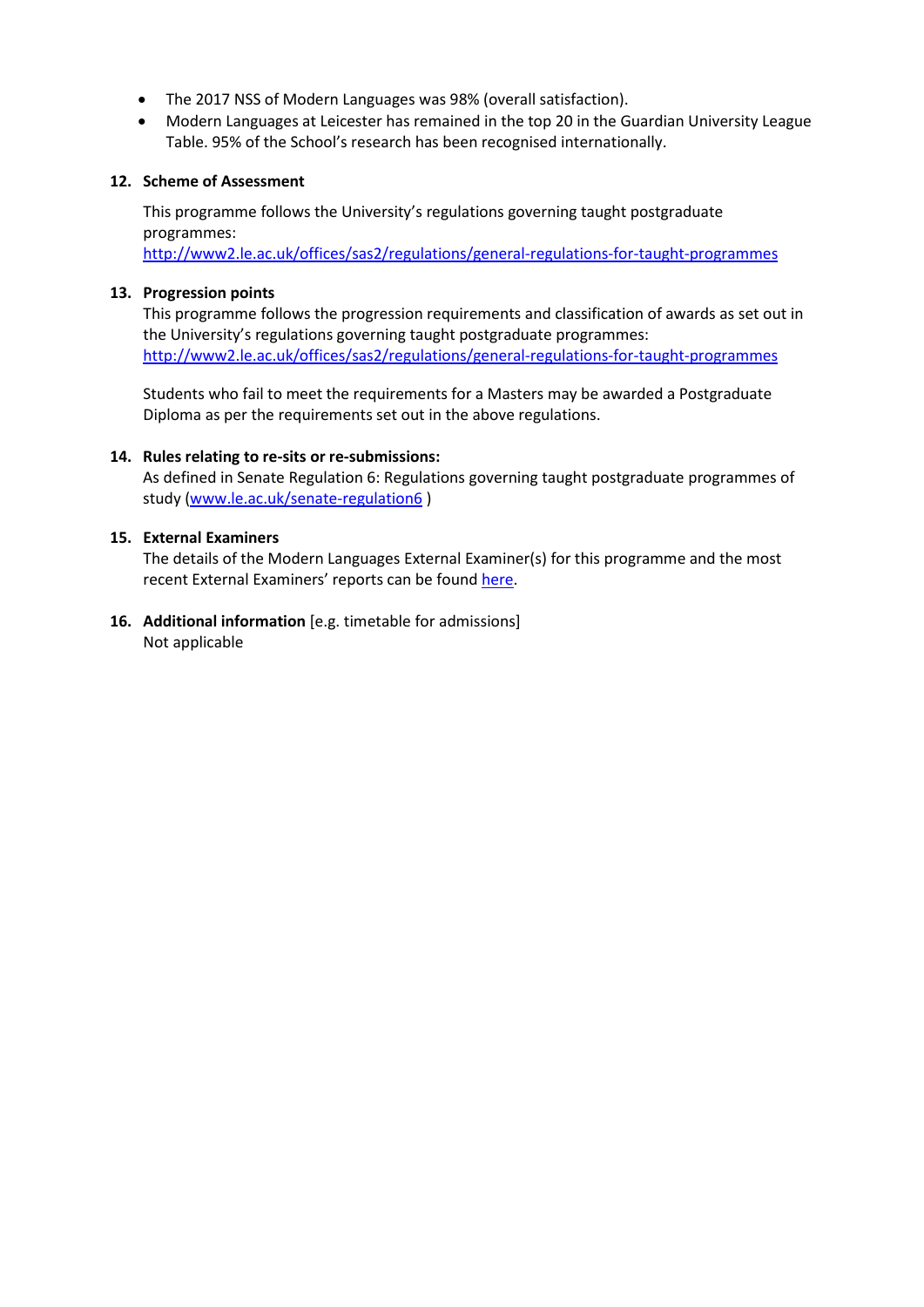#### **Appendix 1: Programme structure** (programme regulations)

#### Full-time structure

| Compulsory |                                                      |            |
|------------|------------------------------------------------------|------------|
| Semester 1 |                                                      |            |
| TS7001     | The Development of Translation Studies               | 15 credits |
| TS7002     | Research Skills and Methods in Translation Studies 1 | 15 credits |
| Semester 2 |                                                      |            |
| TS7006     | Research Skills and Methods in Translation Studies 2 | 15 credits |
| TS7003     | Current Issues in Translation Research and Practice  | 15 credits |
| TS7005     | Dissertation                                         | 60 credits |

**Optional (students will select two optional modules out of four in Semester 1 and two optional modules out of four in Semester 2. Some of the modules may move between the semesters. A typical example of the arrangement is as follows.)**

| Semester 1          |                                                      |            |
|---------------------|------------------------------------------------------|------------|
| TS7029              | Interpreting I                                       | 15 credits |
| TS7030              | <b>Translating Different Genres</b>                  | 15 credits |
| TS7036              | <b>Translation Strategies</b>                        | 15 credits |
| TS7037              | <b>Technical Translation</b>                         | 15 credits |
| Semester 2          |                                                      |            |
| TS7032              | Interpreting II                                      | 15 credits |
| TS7033              | <b>Computer Assisted Translation Tools</b>           | 15 credits |
| TS7034              | <b>Audio Visual Translation</b>                      | 15 credits |
| <b>TS7038</b>       | <b>Extended Translation Project</b>                  | 15 credits |
| Part-time structure |                                                      |            |
| <b>Compulsory</b>   |                                                      |            |
| Year 1 Semester 1   |                                                      |            |
| TS7001              | The Development of Translation Studies               | 15 credits |
| Year 1 Semester 2   |                                                      |            |
| TS7003              | Current Issues in Translation Research and Practice  | 15 credits |
| Year 2 Semester 1   |                                                      |            |
| TS7002              | Research Skills and Methods in Translation Studies 1 | 15 credits |
| Year 2 Semester 2   |                                                      |            |
| TS7006              | Research Skills and Methods in Translation Studies 2 | 15 credits |
| <b>TS7005</b>       | Dissertation                                         | 60 credits |
|                     |                                                      |            |

**Optional (part-time students will select one optional module out of four in each semester over two years. in Semester 2. Some of the modules may move between the semesters. A typical example of the arrangement is as follows.)**

**Year 1 Semester 1**

| JEIIIEJLEI T |                                     |            |
|--------------|-------------------------------------|------------|
| TS7029       | Interpreting I                      | 15 credits |
| TS7030       | <b>Translating Different Genres</b> | 15 credits |
| TS7036       | <b>Translation Strategies</b>       | 15 credits |
| TS7037       | <b>Technical Translation</b>        | 15 credits |
|              |                                     |            |